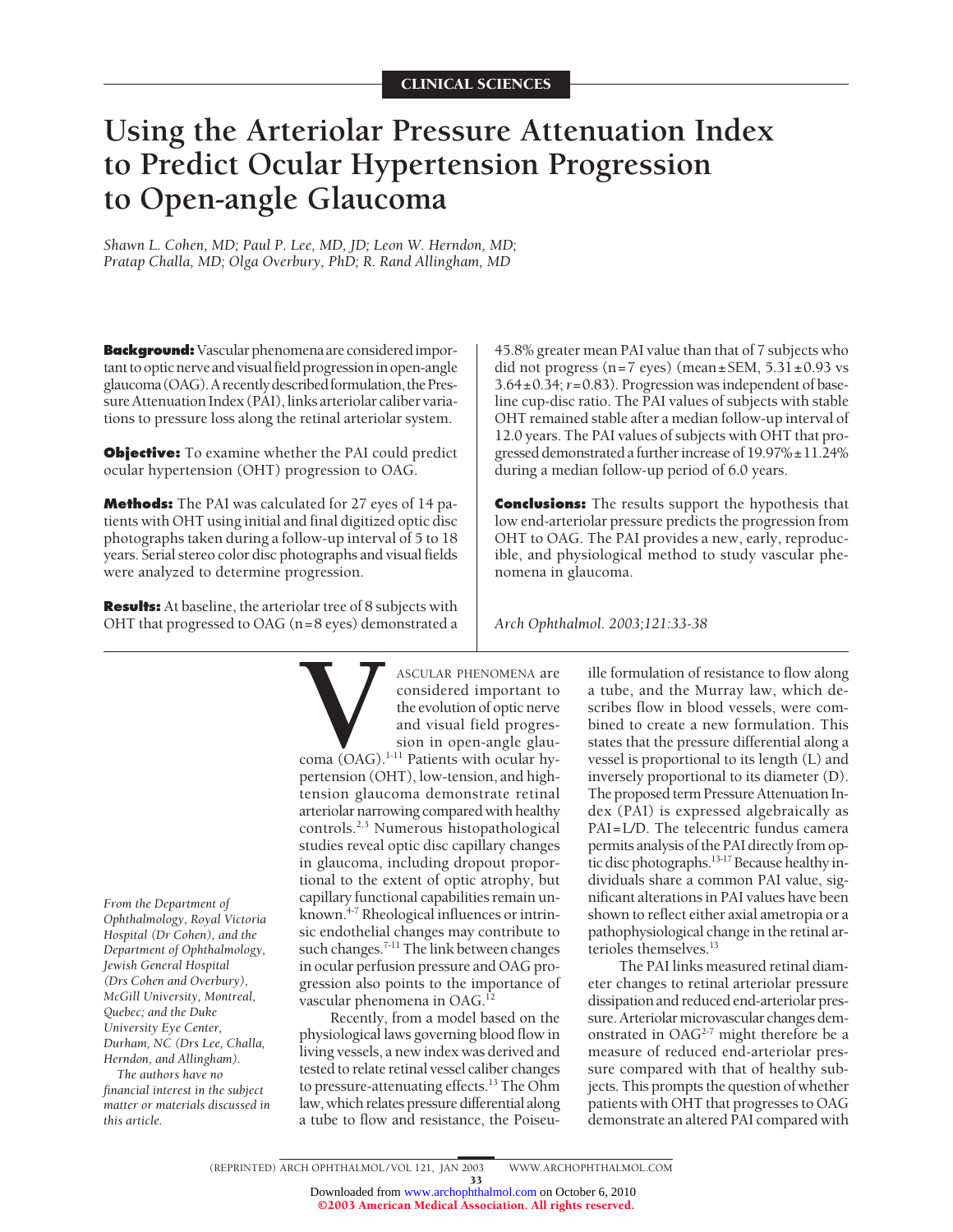

Figure 1. Sample images of stable and progressed optic discs depict arteriolar Pressure Attenuation Index (PAI) test locations and examples of progression. A, Sample initial photograph of a stable optic disc of a subject with ocular hypertension; 120-pixel–length cylinders of known diameter are superimposed on a nonconstricted segment of the dominant arteriole of the superotemporal (ST) and inferotemporal (IT) quadrants as it arises out of the disc margin. B, Sample initial photograph of the disc of a subject with ocular hypertension and a high PAI value (narrowed arterioles). The mean PAI value is 5.27. C, Final photograph of the same subject depicted in B (14-year interval). The mean PAI value has increased to 6.06 (approximate rate of progression, 1% per year). The position of the arterioles (asterisks) has shifted, and there is thinning of the rim on stereo disc photographs at both locations when comparing B and C. The cup-disc ratio in B is equal to or smaller than that in A, yet the PAI values are different.

patients with stable OHT. The PAI prediction of OHT progression to OAG could provide a new and early means of quantifying and following this risk and would provide a unique understanding of the pathophysiological processes of OAG.

#### METHODS

## **PATIENT SELECTION CRITERIA**

We reviewed the medical records of all patients aged 35 years or older who were seen at the Duke University Eye Center, Durham, NC, from 1970 through 1995 with a diagnosis of OHT or who were considered to be glaucoma suspects.

Selection criteria were as follows: (1) Subjects were required to have the diagnosis "ocular hypertension" (corneal thickness–corrected intraocular hypertension of more than 21 mm Hg)18,19 or to be considered "glaucoma suspects" purely on the basis of corrected elevated intraocular pressure (IOP) above 21 mm Hg and not because of increased disc cupping or asymmetry; (2) Subjects were required to have had color stereo optic disc photographs taken in 1995 or earlier and at least 1 more set of follow-up photographs taken during a minimum interval of 5 years (actual range, 5-18 years; median, 10.5 years); and  $(3)$  Two or more reliable visual fields<sup>20</sup> and a normal initial visual field were required during a period of at least 3 years (actual range, 3-8 years; median, 6 years).

Exclusion criteria were as follows, to eliminate a potential underlying influence on baseline arteriolar diameters: (1) cup-disc ratios of greater than 0.7; (2) a history of diabetes mellitus or insipidus; (3) diagnosis of retinitis pigmentosa; (4) history of smoking; (5) use of systemic vasoactive medications; or (6) refractive errors of 4 diopters or more of spherical equivalent, because this correlates with a predominant axial component.<sup>21</sup>

## **OUTCOME MEASURES**

All serial stereo color optic disc photographs were compared for progression and classified by secret ballot by 2 observers masked to subject identification and diagnosis. Criteria for disc progression included generalized or focal enlargement of the cup, notching of the rim, nerve fiber layer loss, increased exposure of the lamina cribrosa, superficial splinter (Drance) hemorrhage, focal pallor changes, and baring of blood vessels and/or a shift in their angle of emergence off the disc or off a parent vessel. If these observers disagreed, 3 different masked observers analyzed the photographs and classified them by secret ballot. Visual field progression was determined by using criteria employed by the Collaborative Normal-Tension Glaucoma Study Group.20

To study potential confounding variables, all charts of patients satisfying inclusion and exclusion criteria were reviewed for the following information: age at diagnosis, age at the time of the initial photograph, sex, family history of glaucoma, race, systemic hypertension, right vs left eye, and follow-up interval. Analysis of IOP data included IOP at the time of the initial photograph, the presence of an IOP greater than 21 mm Hg, the mean or corrected mean (for central corneal thickness) IOP,<sup>18,19</sup> corrected mean IOP greater than 21 mm Hg, and IOP of 30 mm Hg or more. Data on treatment at the time of the initial photograph, the number of topical and oral agents used, the occurrence of laser or surgical therapy, and the use of specific topical and oral agents, including  $\beta$ -agonists,  $\beta$ -blockers, carbonic anhydrase inhibitors, --agonists, miotics, or a prostaglandin agonist were also obtained.

#### **IMAGE ANALYSIS**

As previously described,<sup>13</sup> retinal images were captured with a telecentric fundus camera (Zeiss camera; Carl Zeiss, Inc, Oberkochen, Germany; 15° in the current study). These slide images were scanned directly into Adobe Photoshop, version 5.0 (Adobe Systems Inc, San Jose, Calif) in grayscale. A minimum resolution of 1200 dpi was selected to lessen the pixelation and to permit better vessel edge definition for diameter measurements. No image modification was performed. Given that the central retinal artery arborizes at the disc with a dominant vessel per quadrant, the diameter of the largest arteriole in the superotemporal and inferotemporal retinal quadrants was measured (in pixels) on each photograph as near to the disc as possible in a segment of uniform caliber.13 The vessel diameter was determined by matching its diameter to the diameter of a measurable cylinder of 120-pixel length that is superimposed on the vessel. Three masked measurements were taken for each vessel (**Figure 1**).

34 Downloaded from [www.archophthalmol.com](http://www.archophthalmol.com) on October 6, 2010

©2003 American Medical Association. All rights reserved.

<sup>(</sup>REPRINTED) ARCH OPHTHALMOL / VOL 121, JAN 2003 WWW.ARCHOPHTHALMOL.COM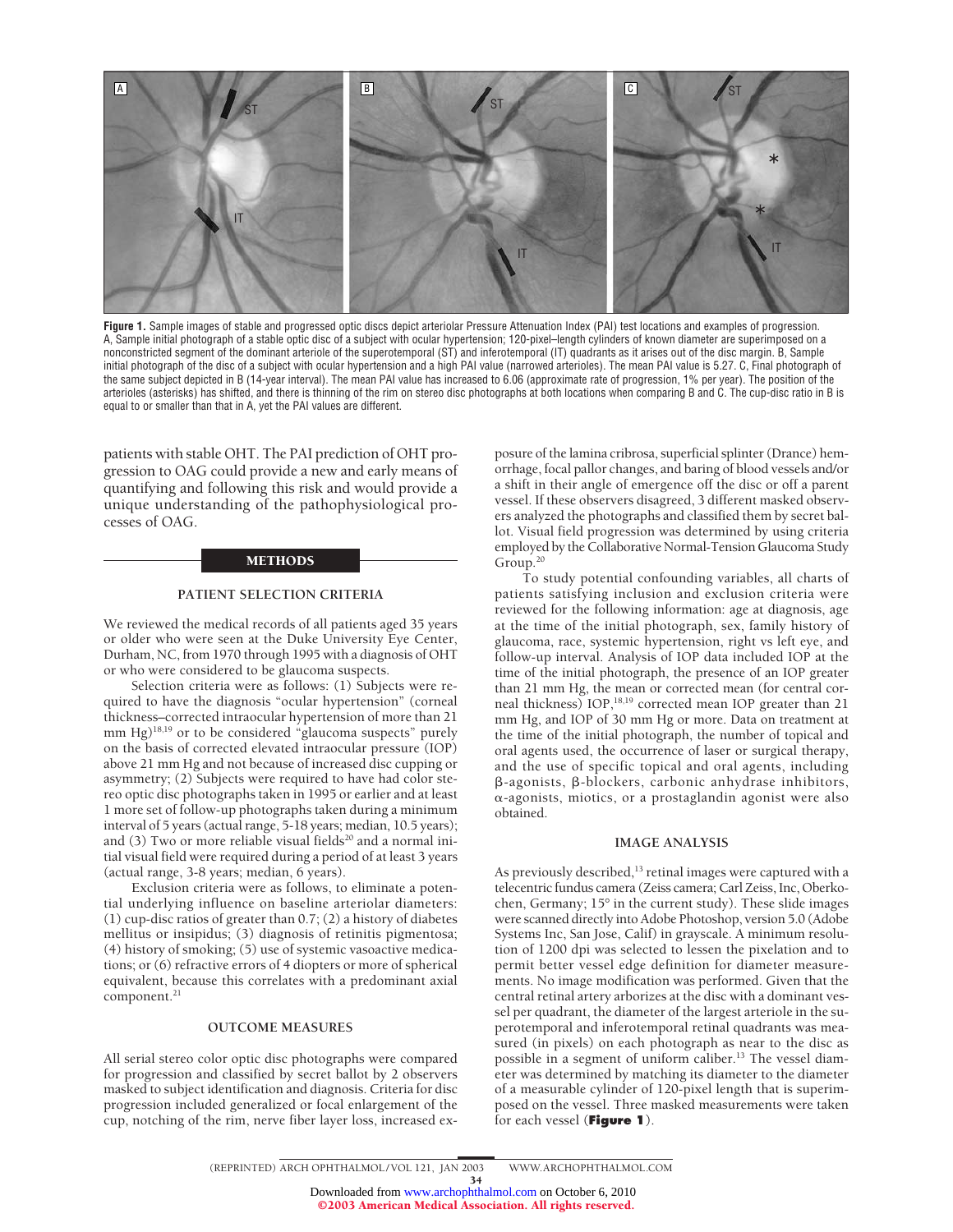The total length in pixels of the largest retinal arteriole in the superotemporal and inferotemporal quadrants is measured from the origin of the arteriole at the disc to a point 7.5° peripherally using computer software (Adobe Photoshop).<sup>13</sup> This 7.5° is an arbitrary angle that represents 600 pixels on our images. The value of L, when used in the present context of an analysis of pressure dissipation along the entire length of the retinal arteriolar tree, did not differ between subjects with OHT and OAG in this study (*P*=.49). Thus, the total length, in pixels, of the largest retinal arteriole in each quadrant was taken as a constant (arbitrarily 100 pixels) for our study population. The value of L becomes important in cases of increased vessel tortuosity or when performing segmental vessel analyses, described below.

The calculation of the PAI along each arteriolar segment is performed according to our formula  $PAI = L/D = k(100/D)$ . The value of k is  $6.02 \times 1.1$  or 6.62 and simply serves as a constant of proportionality to compare PAI values across studies. In the current study, a smaller value of L was used instead of  $602.2603$  used previously,<sup>13</sup> which results in a proportionately smaller PAI value in the current report by a factor of 602.2603/100 or 6.02. The scanned image size of 1200 pixels, vs 1090 pixels in a previous report, $13$  magnifies the measured diameter and thereby results in a proportionately smaller PAI value by a factor of 1200/1090 or 1.1. The PAI value for each retinal quadrant is then averaged to obtain the PAI value for each subject. The PAI analysis was performed on initial disc photographs and final follow-up photographs obtained on each subject.

Finally, we calculated the absolute pressure attenuation in millimeters of mercury that would occur in the retinal arteriolar system to confirm the clinical significance of the downstream effect of a given PAI value. The relevant diameter and length measurements of nonbranching arteriolar segments, from the origin of the central retinal artery to the reproducible limit of resolution of the vessels in their course towards the fovea (30 to 40 µm), were calculated in the digital fundus images in the same manner as described above. When used in segmental vessel analysis, the value of L becomes a specific function of the vessel studied, and the Poiseuille law is used to convert the PAI value, as L/D, directly into a perfusion pressure calculation in millimeters of mercury.<sup>13</sup>

#### **STATISTICAL ANALYSIS**

For statistical analysis of OHT progression, only one eye of each subject was chosen, at random, in case of any dependency between eyes of the same individual. In one patient, one eye progressed and the other did not, so both eyes were included in the analysis because this dependency was not demonstrated. Thus, of the 14 patients enrolled in this study, for 13 subjects, one eye of each was included in the analysis, and, for one subject, both eyes were included, for a total of 15 eyes. A pointbiserial comparison was performed based on the mean PAI values of the subjects studied. Interobserver variance, intraobserver variance, and percentage difference calculations in mean PAI values from the initial to the final photograph involved the use of all subject eyes in the study. Where appropriate, a 2-tailed *t* test was applied.

#### **RESULTS**

Fourteen eyes of 7 subjects progressed by optic nerve criteria, and 1 eye progressed by visual field criteria. All subjects had normal visual fields at baseline. Only 1 eye later developed a new visual field defect, and this subject demonstrated corresponding optic nerve head progression as



**Figure 2.** Mean arteriolar Pressure Attenuation Index (PAI) variation in subjects with stable or progressed ocular hypertension (OHT). The mean PAI value was 45.8% greater in subjects with progressed OHT.

well. The vertical cup-disc ratio ranged from 0.13 to 0.70 (median, 0.45). No correlation was found between OHT progression to OAG and vertical cup-disc ratio, cupdisc ratio of 0.4 or more, the presence of focal disc changes, initial visual field results, and the presence of visual field progression.

Demographic variables, including subject age at diagnosis, age at the time of the initial photograph, sex, family history of glaucoma, race, systemic hypertension, and right vs left eye, did not correlate with OHT progression. The follow-up interval was longer for the stable OHT group vs the progressed OHT group (median, 12.0 years vs 6.0 years, respectively) but did not correlate with OHT progression. The difference in PAI values between the groups was also not explained by the IOP value at the time of the initial or final photograph, the presence of an IOP greater than 21 mm Hg, the mean or corrected mean (for central corneal thickness) IOP,<sup>20</sup> corrected mean IOP greater than 21 mm Hg, and IOP of 30 mm Hg or more.

The act of treatment at the time of the initial photograph, the number of topical and oral agents used, the presence of laser or surgical therapy, and the use of specific topical and oral agents, including  $\beta$ -agonists, carbonic anhydrase inhibitors,  $\alpha$ -agonists, miotics, or a prostaglandin agonist, did not correlate with OHT progression to OAG. The use of a  $\beta$ -blocker at the time of the initial photograph was also not correlated with OHT progression to OAG, but  $\beta$ -blocker use during the ensuing follow-up period correlated with less progression. The PAI prediction of OHT progression, based on the initial and final photographs, demonstrated the ability to predict OHT progression to OAG among subjects taking  $\beta$ -blockers and subjects not taking  $\beta$ -blockers.

A bar graph (**Figure 2**) illustrates that subjects with OHT that progressed demonstrated PAI values that were 45.8% higher than those of subjects with OHT that did not progress, as determined from initial disc photographs (*r*=0.83; point-biserial). Raw data analysis, of subjects with progressed vs stable OHT reveals 2 nonoverlapping distributions with a PAI value range of 3.11 to 4.07 (mean±SEM, 3.64±0.34) for stable OHT vs 4.26 to 7.24 (mean  $\pm$  SEM, 5.31 $\pm$ 0.93) for progressed OHT, providing an interval of 0.19 units (**Figure 3**). A correla-

35 Downloaded from [www.archophthalmol.com](http://www.archophthalmol.com) on October 6, 2010 ©2003 American Medical Association. All rights reserved.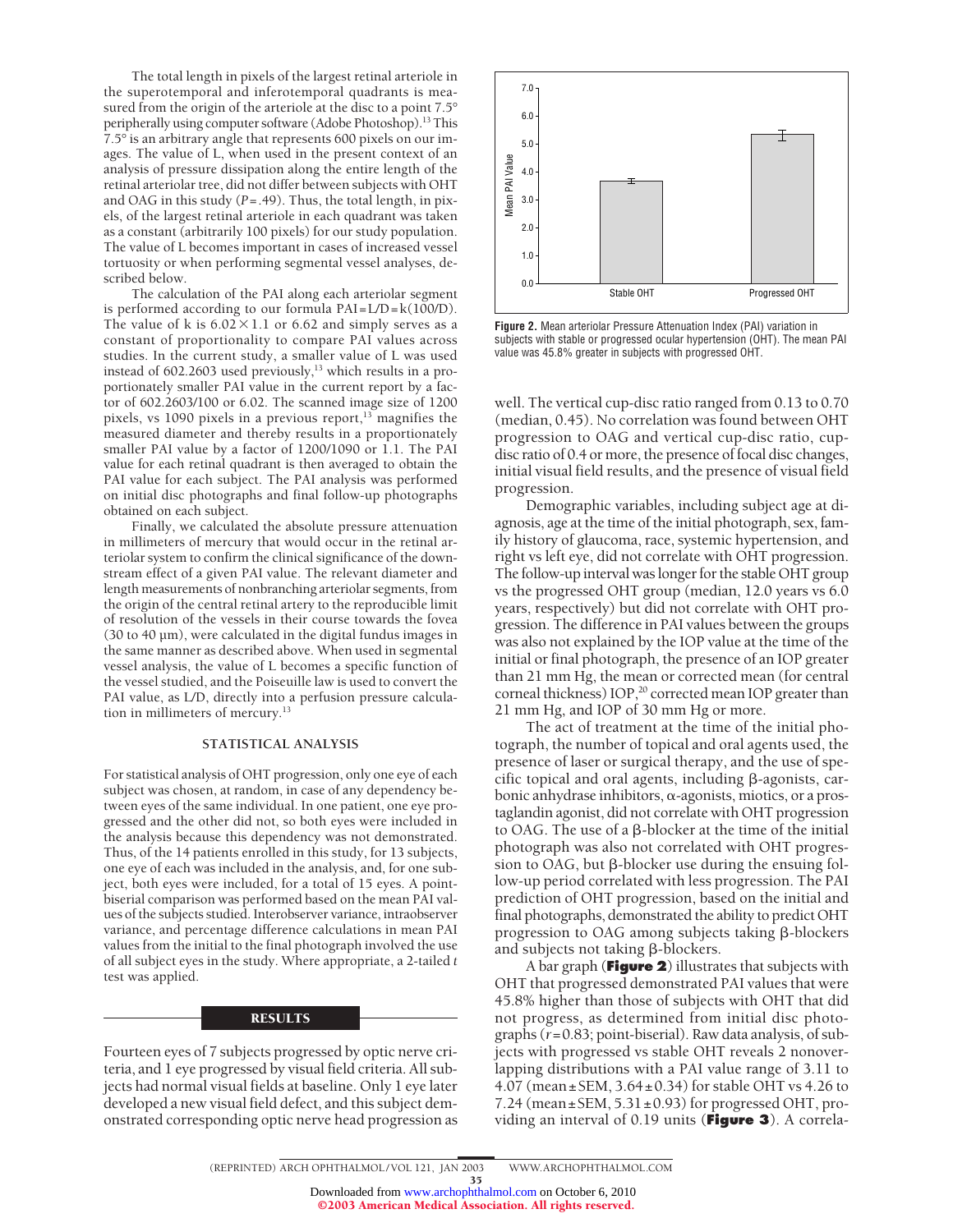

**Figure 3.** Scatterplot of the mean arteriolar Pressure Attenuation Index (PAI) values based on initial and final analyses of subjects with stable or progressed ocular hypertension (OHT).

tional analysis revealed no significant interrelation between eyes in the analyses performed.

During a median follow-up of 6.0 years, the mean PAI values of the group with progressed OHT (n=8 eyes of 8 patients) increased further from the baseline value by  $20.0\% \pm 11.2\%$ . This increase in PAI values was greater (*P*.001) than that seen in subjects with stable OHT. In the latter group (n=7 eyes of 7 patients), the PAI values remained essentially unchanged (mean increase, 1.0%±3.1%) during the median follow-up period of 12.0 years. The PAI value from initial photographs was predictive of later quadrant-specific progression for both the superotemporal ( $P$ <.001) and inferotemporal ( $P$ <.001) quadrants.

The PAI provided a reproducible value for vessel diameter with a masked intraobserver variation of 0.5% and an interobserver variation of 1.1% by intraclass correlation analysis, which is slightly better but still comparable to the results of others.<sup>13,22</sup> Further analysis revealed no difference in ocular pressure before and after pupillary dilation for photography (data not shown). As described in other applications of the PAI,<sup>13</sup> all groups shared comparable arteriolar tree arborization parameters, and no difference was noted in the mean vessel length from any one quadrant to another in either of the groups (data not shown).

#### **COMMENT**

The significant associations of low ocular perfusion pressure<sup>12</sup> and other vascular changes in low-tension and hightension glaucoma1-12,23 prompted the question of whether retinal blood flow could predict the progression to OAG prior to the development of increased optic disc cupping. Therefore, we applied a measure of the pressure effects of retinal arterioles in different eyes.13 The PAI describes the relationship between arteriolar vessel geometric measurements (length and diameter) and hydrostatic pressure attenuation in a given retinal arteriolar system. In addition, because of the Murray law, we are able to infer downstream vessel caliber and, hence, pressure attenuation through the arteriolar system from the largest arteriole measured.<sup>24</sup>

Several studies support the retinal arteriolar changes noted in disc photographs of patients with OAG, including a spatial correlation between blood vessel diameter reduction or fluorescein filling defects and the location of the visual field defect.<sup>2,25-27</sup> Although arteriolar diameters have been shown to be reduced in advanced vs earlyonset glaucomatous optic nerves, our study is the first to demonstrate an index that could predict such progression based on initial photographs. The PAI predictions of future progression do not prove that vascular changes are the primary cause of progression because such changes may serve as a very early marker of a process of degeneration already in progress. Nevertheless, such a marker might represent a very early step in glaucomatous progression. Furthermore, the arteriolar narrowing, which is found more frequently in subjects with normal-tension glaucoma compared with subjects with ocular hypertension and high-tension  $OAG<sub>1</sub><sup>28</sup>$  may represent an increased susceptibility to vascular influences and their influence on progression.

The 45.8% smaller arteriolar diameter of subjects with progressed OHT, determined from our initial disc photographs, is greater than the 18.5% or 16.5% to 17.7% decreases reported previously.<sup>2,26</sup> Our measurements compare very different subjects, specifically those with similar cup-disc ratios, central corneal thickness–defined cases of ocular hypertension, and photographs corrected for magnification differences. For instance, when magnification factors are controlled for and focal arteriolar thinning is examined with respect to a fixed neuroretinal rim area, differences of approximately 15% to 60% are noted.25

The question arises as to whether changes in arteriolar vessel calibers remain stable over time or represent temporal fluctuations or artifacts. In glaucomatous and healthy subjects with stable optic discs, arteriolar caliber measurements have been demonstrated to be consistent between visits after 8 to 93 months of follow-up (median, 37 months), suggesting that such changes are not related to ocular pulsations or vasospastic or other short-acting mechanisms.<sup>25</sup> Furthermore, measurements of arteriolar diameters are not affected by acute blood pressure variations.<sup>25,27-28</sup> The mean PAI value of 3.64 is only 0.4% lower than the scaled equivalent of the value obtained previously in a bank of historically healthy controls  $(P=.92).^{13}$  The conservation of the PAI from initial to final photographs in the stable OHT group further reinforces the pathological nature of the PAI increase over time in subjects with progressed OHT.

It would be interesting to address the clinical significance of a change in PAI values in terms of actual arteriolar pressure changes. The PAI is unique in that it allows the conversion of segmental arteriolar branch length and diameter data into an actual perfusion pressure differential through the Poiseuille law.13 A previously derived calculation of the absolute pressure attenuation in the retinal arteriolar system demonstrated that the hydrostatic pressure drop occurring along the retinal arteriolar system from the disc to a vessel of 30 µm to 40 µm in size will be of the order of 15 mm Hg in healthy subjects.13 If we assume that all vessels shrink in the same proportion in subjects with progressed glaucoma and we

36 Downloaded from [www.archophthalmol.com](http://www.archophthalmol.com) on October 6, 2010 ©2003 American Medical Association. All rights reserved.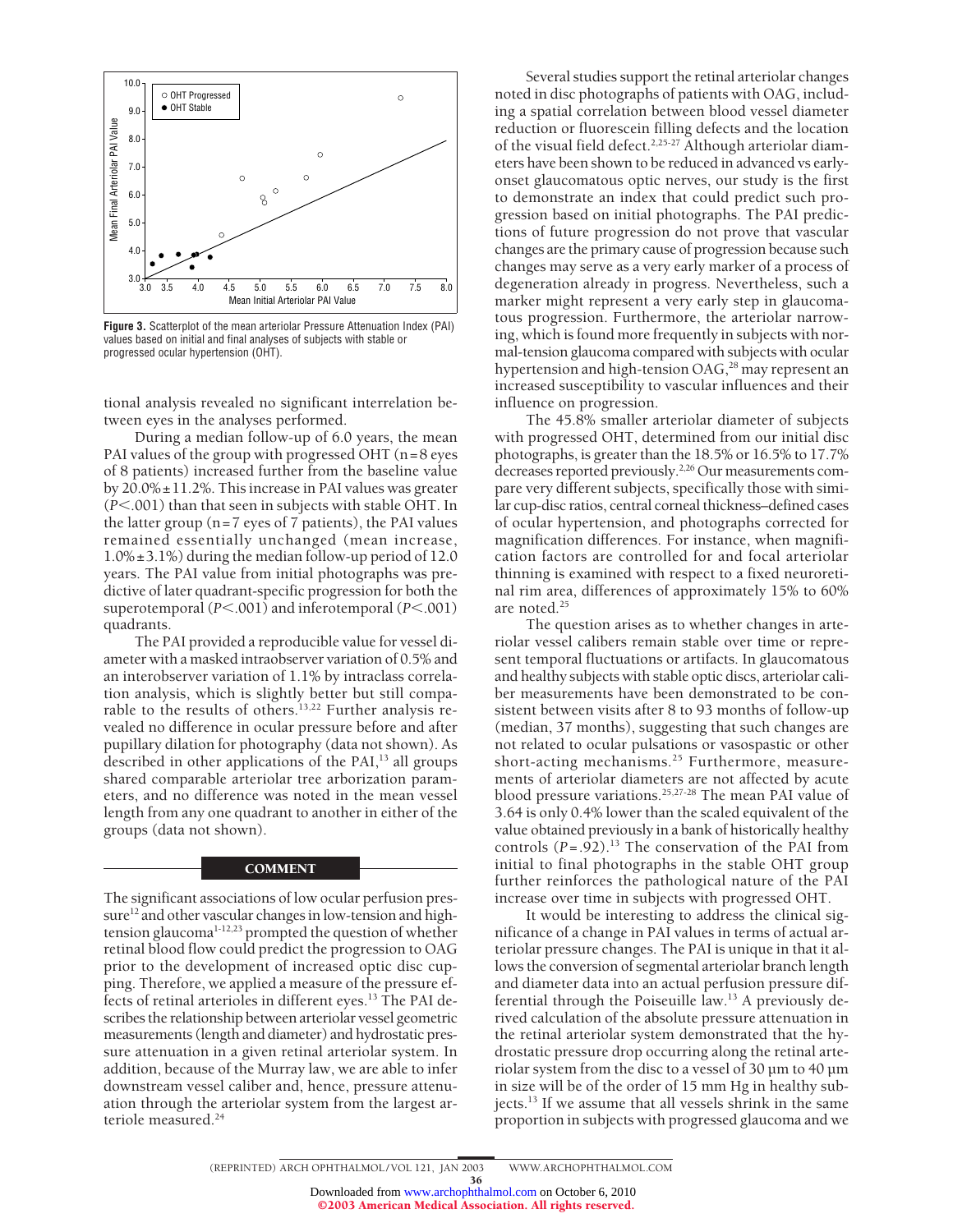assume that the increase in plasma viscosity in subjects with low- and high-tension OAG is on the order of  $3.6\%,$ <sup>9</sup> then the Poiseuille law predicts that this 15 mm Hg pressure attenuation will be increased to  $15.5$  mm Hg.<sup>29,30</sup> These pressure changes are comparable to measured pressure attenuations occurring in other vascular systems for vessels of this caliber.<sup>30</sup> The initial PAI value indicates that in the eye with OHT that progresses to OAG, a 45.8% greater pressure dissipation will occur because of the extreme arteriolar narrowing. As such, a 7.1 mm Hg increase in pressure attenuation over healthy subjects has occurred in the retinal arteriolar tree of patients with progressed OHT down to the 30-µm to 40-µm vessel size. During a further median follow-up interval of 6.0 years, the 20.0% increase in the PAI values of subjects with progressed OHT would contribute an additional 3.1 mm Hg pressure loss, for a total pressure loss of 10.2 mm Hg more than subjects with stable OHT. Thus, the PAI is a measure of a real and potentially clinically significant pressure drop across the retinal arteriolar tree of subjects with progressed OHT.

The PAI predicts that conditions associated with increased arteriolar length or reduced diameter would result in a significant downstream pressure loss. Interestingly, axial myopia induces a reduction in end-arteriolar pressure by virtue of the long course blood must travel along the retinal arteriolar tree, compared with emmetropia.<sup>13</sup> In fact, axial myopia serves as a significant risk factor for progressive visual field loss.<sup>31</sup> Although one would expect that local control mechanisms should effect the necessary adjustments to regulate flow and pressure to the capillaries, the glaucomatous vascular system may demonstrate an abnormal autoregulatory capacity.32 An inability of the retinal vessels to upregulate capillary bed blood flow when required might predispose patients to relative peripheral retinal ischemia. Low end-arteriolar pressure may therefore provide the common denominator for OAG progression that is shared by low ocular perfusion pressure and the ocular conditions associated with thin and/or long retinal arterioles.

The mechanism of the retinal arteriolar pressure reduction observed in OAG is not known. The vascular endothelial abnormalities described in OAG are interesting in light of the protective effects of an inhibitor of nitric oxide synthase isoform 2 on ganglion cell loss, independent of IOP control.<sup>33</sup> The endothelium and its products may play an important role in many areas of the eye, including retinal arterioles, optic nerve vessels, ganglion cell apoptosis, and trabecular meshwork permeability.7,33-39 Interestingly, endothelin-1 microapplication into the retrobulbar optic nerve of rabbits and rhesus monkeys induces a 35% to 38% decrease in optic nerve blood flow with corresponding arteriolar narrowing, optic disc excavation, and histologic tissue loss from the induced ischemia.<sup>36</sup> Because optic nerve blood flow is less easily studied than is retinal blood flow,<sup>40</sup> PAI analysis of retinal circulatory changes may assist in the quantification of such influences and the complex pathophysiological process.

Other mechanisms may explain the predisposition to retinal ganglion cell death in subjects with progressed OHT, including possible nonlinear effects of

plasma viscosity and shear stresses and other resistance factors as the smallest vessels are encountered. Also, changes in retinal vessels may serve as a surrogate for parallel changes in the perfusion system of the lamina cribrosa. The PAI and its progression may even serve as a marker of an otherwise undetectable retinal ganglion cell loss that may have already been underway in subjects with progressed OHT, even at the time of their baseline visit.

Although conflicting data exist as to the actual progression rate in OAG, the disease clearly does not progress in all patients.<sup>41,42</sup> The ideal situation would be to detect patients who will eventually progress so as to appropriately distribute aggressive therapy. A better situation would involve the detection of such high-risk subjects prior to their losing significant visual function. Our study is the first to quantify a difference between OHT that progresses compared with OHT that does not, independent of a difference in cup-disc ratio. The PAI prediction of progression occurred prior to the development of any glaucomatous visual defects and was a more sensitive indicator of progression because only 1 of 27 eyes progressed by visual field criteria. The PAI provides a more sensitive and reproducible marker of OHT progression than cup-disc measurements, visual field changes, and clinical impression of progression. Because the changes in arteriolar diameters and nerve fiber layer thicknesses may reverse after glaucoma therapy, $43,44$  it is possible that the PAI may serve as a physiological treatment end point or target variable. The PAI permits a physiological analysis that we believe results in a more comprehensive understanding of the pathogenesis of OAG progression from OHT and hence a rationale for future therapies and studies.

*Submitted for publication March 2, 2001; final revision received May 15, 2002; accepted July 16, 2002.*

*This study was supported in part by an award from the McGill University Health Center Foundation, Montreal, Quebec (Dr Cohen).*

*We thank David L. Epstein, MD, Chairman of the Department of Ophthalmology, Duke University, for his support, advice, and helpful discussions. We also thank Miguel Burnier, Jr, MD, Chairman of the Department of Ophthalmology, McGill University.*

*Corresponding author and reprints: Shawn L. Cohen, MD, 1414 Drummond, Suite 322, Montreal, Quebec H3G 1W1, Canada (e-mail: v.cohen@sympatico.ca).*

#### **REFERENCES**

- 1. Hayreh SS. Inter-individual variation in blood supply of the optic nerve head. *Doc Ophthalmol*. 1985;59:217-246.
- 2. Jonas JJ, Nguyen XN, Naumann GOH. Parapapillary retinal vessel diameter in normal and glaucoma eyes, I: morphometric data. *Invest Ophthalmol Vis Sci*. 1989;30:1599-1603.
- 3. Lee SB, Uhm KB, Hong C. Retinal vessel diameter in normal and primary openangle glaucoma. *Korean J Ophthalmol*. 1998;12:51-59.
- 4. Henkind P, Gould HB, Bellhorn RW. Optic nerve transection in cats: effect on retinal vessels. *Invest Ophthalmol*. 1975;14:610-613.
- 5. Quigley HA. The possibility of measuring blood flow in the optic nerve head in the live eye [letter]. *Ophthalmology*. 1987;94:87-89.
- 6. Quigley HA, Hohman RM, Addicks EM, Green WR. Blood vessels of the glaucomatous optic disc in experimental primate and human eyes. *Invest Ophthalmol Vis Sci*. 1984;25:918-931.